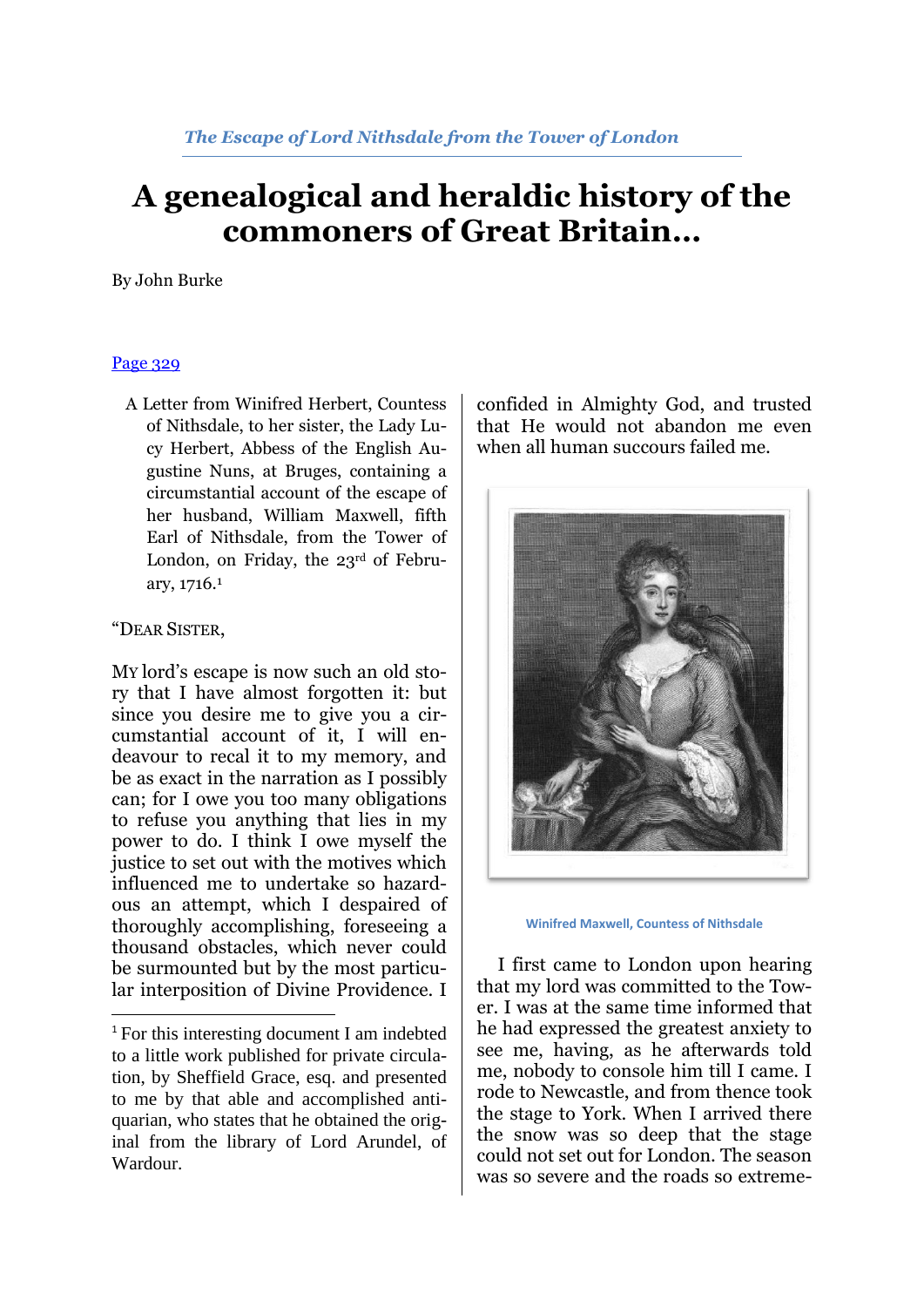ly bad, that the post itself was stopped. However, I took horses and rode to London, though the snow was generally above the horses' girths, and arrived safe without any accident. On my arrival I went immediately to make what interest! could among those who were in place. No one gave me any hopes, but they all to the contrary assured me that, although some of the prisoners were to be pardoned, yet my lord would certainly not be of the number. When I enquired into the reason of this distinction, I could obtain no other answer than that they would not flatter me. But I soon perceived the reasons which they declined alleging to me. A Roman Catholic upon the frontiers of Scotland who headed a very considerable party; a man whose family had always signalized itself by its loyalty to the royal house of Stuart, and who was the only support of the Catholics against the inveteracy of the Whigs, who were very numerous in that part of Scotland, would become an agreeable sacrifice to the opposite party. They still retained a lively remembrance of his grandfather, who defended his own castle of Caerlaverock to the last extremity, and surrendered it up only at the express command of his royal master. Now having his grandson in their power, they were determined not to let him escape from their hands. Upon this I formed the resolution to attempt his escape, but opened my intention to nobody but my dear Evans. In order to concert measures, I strongly solicited to be permitted to see my lord, which they refused to grant me, unless I would remain confined with him in the Tower. This I would not submit to and alleged for excuse, that my health would not permit me to undergo the confinement. The real reason of my refusal was, not to put it out of my power to accomplish my designs; however, by bribing the guards, I often contrived to see my lord, till the day upon which the prisoners were condemned. After that, for the last week we were allowed to see and take our leave of

them. By the assistance of Evans, I had prepared every thing necessary to disguise my lord, but had the utmost difficulty to prevail upon him to make use of them. However, I at length succeeded by the help of Almighty God. On the 22nd of February, which fell on a Thursday, our general Petition was presented to the House of Lords, the purport of which was, to interest the lords to intercede with his Majesty to pardon the prisoners. We were however disappointed, the day before the petition was to be presented, the Duke of St. Albans, who had promised my Lady Derwentwater, to present it, when it came to the point, failed in his word. However, as she was the only English Countess concerned, it was incumbent on her to have it presented. We had but one day left before the execution, and the Duke still promised to present the petition, but for fear he should fail, I engaged the Duke of Montrose to secure its being done by the one or the other. I then went in company with most of the ladies of quality then in town to solicit the interest of the lords as they were going to the house. They all behaved to me with great civility, but particularly the Earl of Pembroke, who, though he desired me not to speak to him, yet he promised to employ his interest in my favour, and honourably kept his word, for he spoke very strongly in our behalf. The subject of the debate was, whether the king had the power to pardon those who had been condemned by Parliament; and it was chiefly owing to Lord Pembroke's speech that it was carried in the affirmative, however, one of the lords stood up, and said that the house could only intercede for those of the prisoners who should approve themselves worthy of their intercession, but not for all them indiscriminately. This salvo quite blasted all my hopes, for I was assured that it was aimed at the exclusion of those who should refuse to subscribe to the petition, which was a thing I knew my lord would never submit to; nor, in fact, could I wish to pre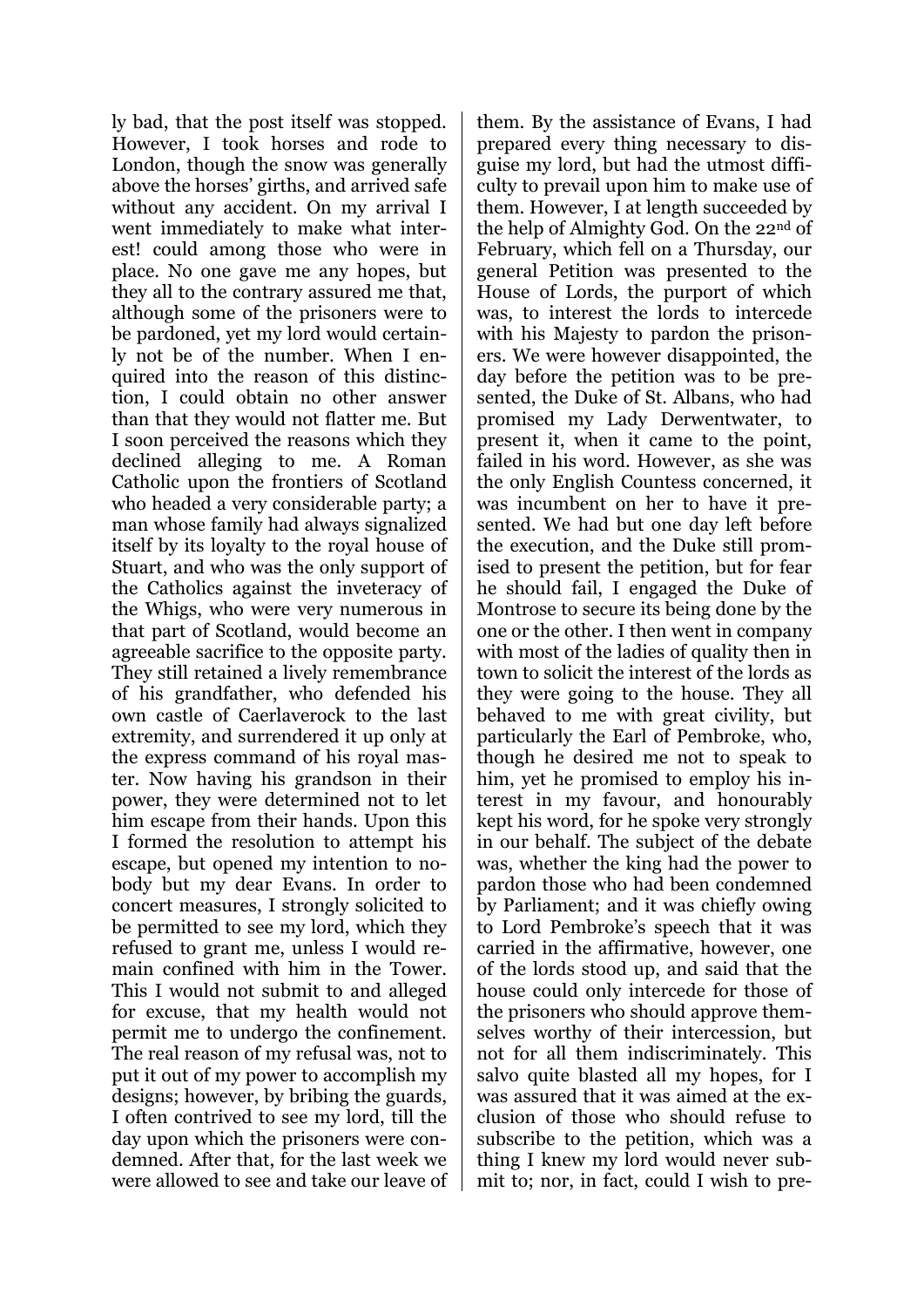serve his life on those terms. As the motion had passed generally, I thought I could draw from it some advantage in favour of my design. Accordingly I immediately left the House of Lords and hastened to the Tower, where, affecting an air of joy and satisfaction, I told the guards I passed by, that I came to bring joyful tidings to the prisoners; I desired them to lay aside their fears, for the petition had passed the house in their favour. I then gave them some money to drink to the Lords and his Majesty, though it was but trifling, for I thought if I were too liberal on the occasion, they might, suspect my designs, and that giving them something would gain their good will and services for the next day, which was the eve of execution. The next morning I could not go to the Tower, having so many things upon my hands to put in readiness; but in the evening, when all was ready, I sent for Mrs. Mills, with whom I lodged, and acquainted her with my design of attempting my lord's escape, as there was no prospect of his being pardoned, and that this was the last night before the exection. I told her that I had every thing in readiness, and that I trusted she would not refuse to accompany me, that my lord might pass for her. I pressed her to come immediately, as we had no time to lose. At the same time I sent to Mrs. Morgan, then usually known by the name of Hilton, to whose acquaintance my dear Evans had introduced me, which I Look upon as a very singular happiness. I immediately communicated my resolutions to her. She was of a very tall slender make, so I begged her to put under her own ridinghood one that I had prepared for Mrs. Mills, as she was to lend hers to my lord, that in coming out he might be taken for her. Mrs. Mills was then with child, so that she was not only of the same height, but nearly of the same size as my lord. When we were in the coach, I never ceased talking, that they might have no leisure to reflect. Their surprise and astonishment when I first opened my

design to them had made them consent, without ever thinking of the consequences. On our arrival at the Tower, the first I introduced was Mrs. Morgan, (for I was only allowed to take in one at



**[Emily Mary Osborn](http://www.wikigallery.org/wiki/artist35860/Emily-Mary-Osborn/page-1) - Oil on canvas**

a time), she brought in the clothes that were to serve Mrs. Mills when she left her own behind her. When Mrs. Morgan had taken off what she had brought for my purpose, I conducted her back to the staircase, and in going, I begged her to send me my maid to dress me, that I was afraid of being too late to present my last petition that night if she did not come immediately. I dispatched her safe, and went partly down stairs to meet Mrs. Mills, who had the precaution to hold her handkerchief to her face, as is natural for a woman to do, when she is going to take her last farewell of a friend on the eve of his execution. I had, indeed, desired her to do so, that my lord might go out in the same manner. Her eyebrows were rather inclined to be sandy, and my lord's were very dark and very thick; however I had prepared some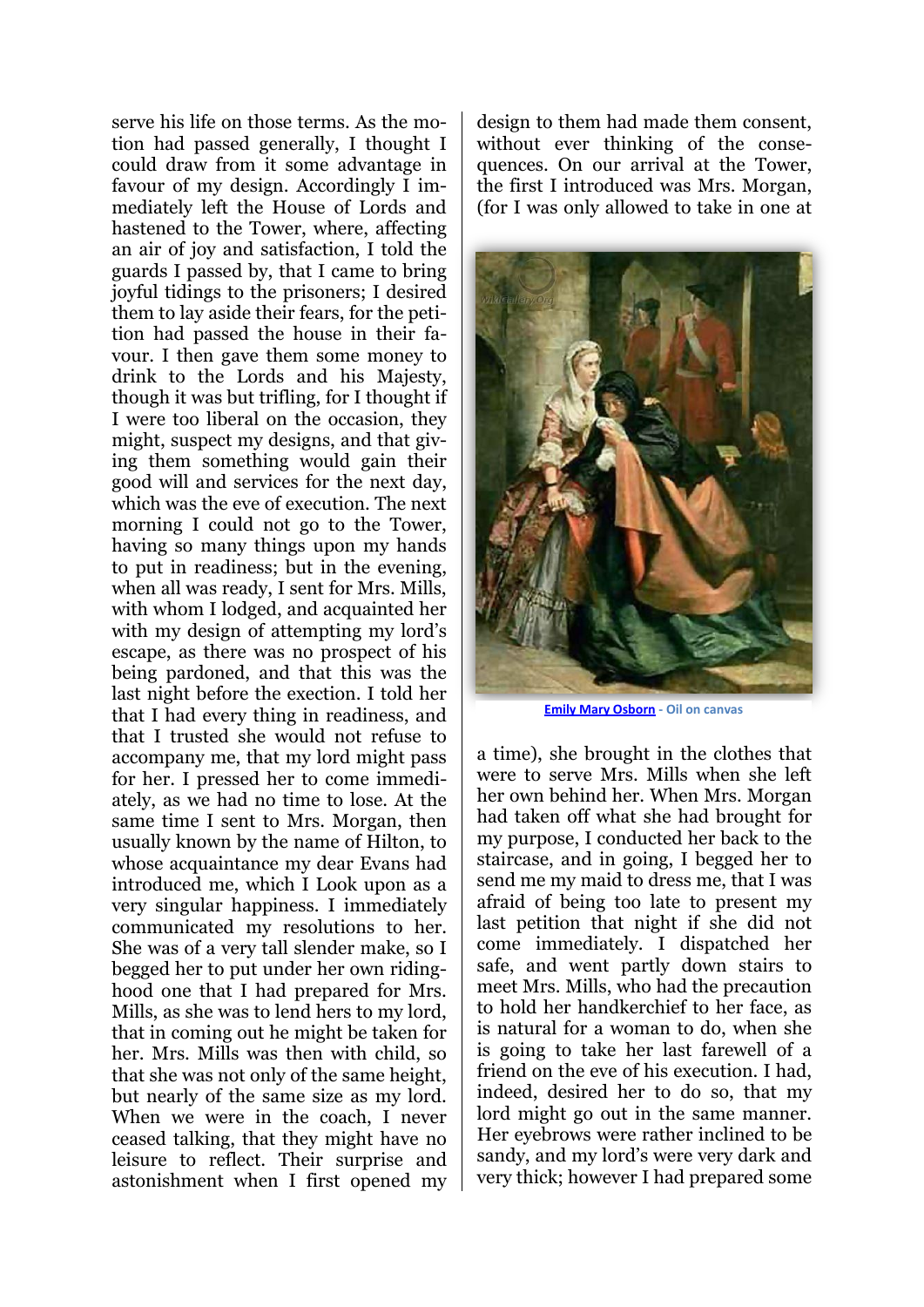paint of the colour of her's to disguise his with; I also brought an artificial head-dress of the same coloured hair as hers, and I painted his face with white and his cheeks with rouge, to hide his long beard, which he had not time to shave. All this provision I had before left in the Tower. The poor guards, whom my slight liberality the day before had endeared me to, let me go quietly out with my company, and were not so strictly on the watch as they usually had been, and the more so as they were pursuaded, from what I had told them the day before, that the prisoners would obtain their pardon. I made Mrs. Mills take off her own hood, and put on that which I had brought for her; I then took her by the hand and led her out of my lord's chamber, and in passing through the next room, in which were several people, with all the concern imaginable, I said, "My dear Mrs. Catharine, go in all haste and send me my waiting-maid, she certainly cannot reflect how late it is; I am to present my petition tonight, and if I let slip this opportunity I am undone, for to-morrow will be too late; hasten her as much as possible, for I shall be on thorns till she comes." Every body in the room, who were chiefly the guards' wives and daughters, seemed to compassionate me exceedingly, and the centinel officiously opened me the door. When I had seen her safe out I returned to my lord, and finished dressing him. I had taken care that Mrs. Mills did not go out crying, as she came in, that my lord might better pass for the lady who came in crying and afflicted, and the more so, because he had the same dress which she wore. When I had almost finished dressing my lord in all my petticoats except one, I perceived it was growing dark, and was afraid that the light of the candles might betray us, so I resolved to set off. I went out leading him by the hand, whilst he held his handkerchief to his eyes. I spoke to him in the most piteous and afflicted tone of voice, bewailing bitterly the negligence of Evans, who

had ruined me by her delay. Then said I, "My dear Mrs. Betty, for the love of God, run quickly and bring her with you; you know my lodging, and if you ever made dispatch in your life, do it at present; I am almost distracted with this disappointment." The guards opened the door, and I went down stairs with him, still conjuring him to make all possible dispatch. As soon as he had cleared the door I made him walk before me, for fear the centinel should take notice of his walk; but I still continued to press him to make all the dispatch he possibly could. At the bottom of the stairs I met my dear Evans, into whose hands I confided him. I had before engaged Mr. Mills to be in readiness before the Tower, to conduct him to some place of safety, in case we succeeded. He looked upon the affair as so very improbable to succeed, that his astonishment when he saw us, threw him into such a consternation that he was almost out of himself; which Evans perceiving, with the greatest presence of mind, without telling him any thing lest he should mistrust them, conducted him to some of her own friends on whom she could rely, and so secured him, without which we should have been undone. When she had conducted him and left him with them, she returned to Mr. Mills, who by this time had recovered himself from his astonishment. They went home together, and having found a place of security they conducted him to it. In the mean time, as I had pretended to have sent the young lady on a message, I was obliged to return up stairs, and go back to my lord's room in the same feigned anxiety of being too late, so that every body seemed sincerely to sympathize in my distress. When I was in the room, I talked as if he had been really present: I answered my own questions in my lord's voice as nearly as I could imitate it; I walked up and down as if we were conversing together, till I thought they had time enough thoroughly to clear themselves of the guards. I then thought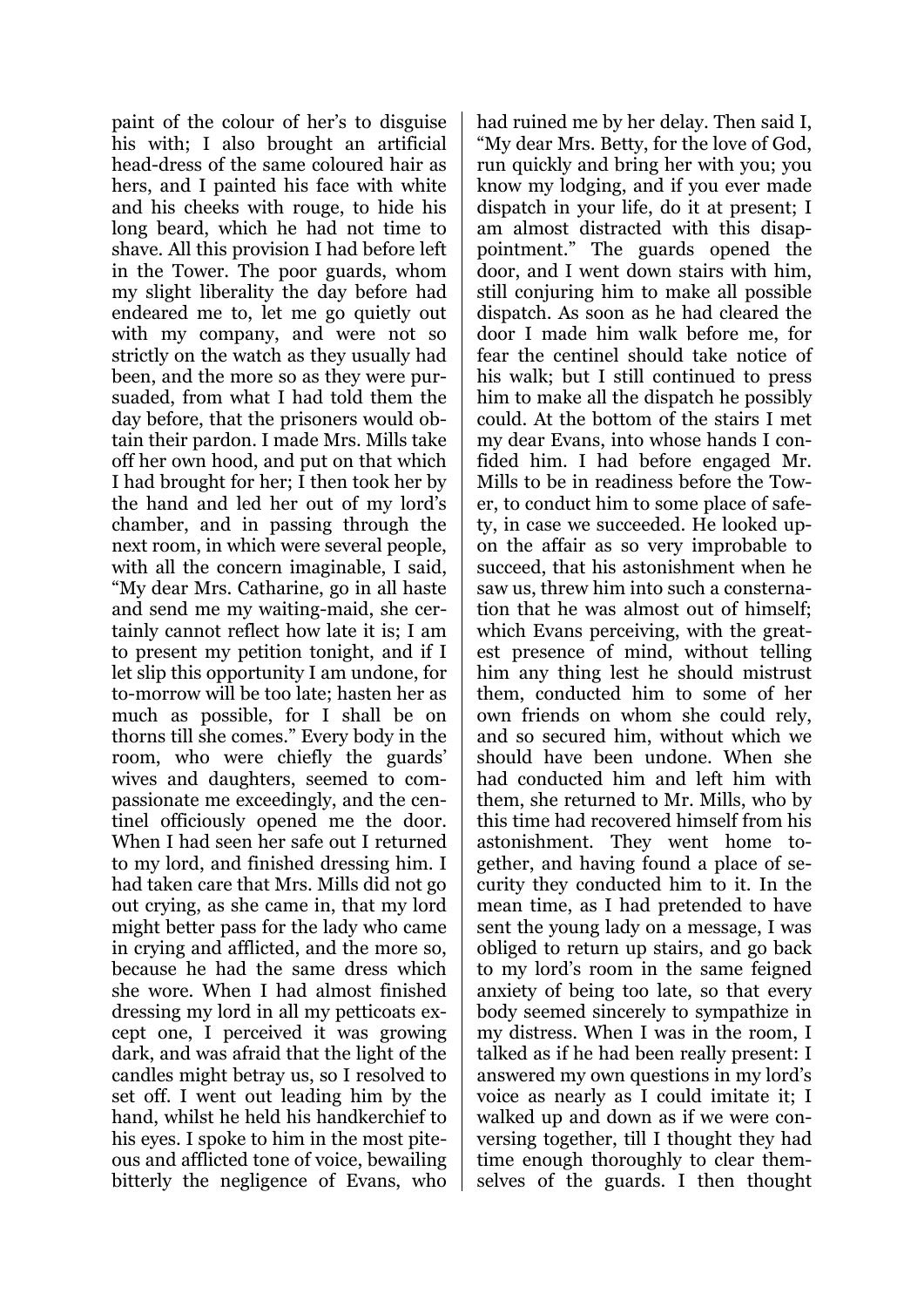proper to make off also. I opened the door, and stood half in it that those in the outward chamber might hear what I said, but held it so close that they could not look in. I bade my lord formal farewell for the night, and added, that something more than usual must have happened to make Evans negligent on this important occasion, who had always been so punctual in the smallest trifles; that I saw no other remedy but to go in person: that if the Tower was still open, when I had finished my business, I would return that night; but that he might be assured I would be with him as early in the morning as I could gain admittance into the Tower, and I flattered myself I should bring more favourable news. Then, before I shut the door, I pulled through the string of the latch, so that it could only be opened in the inside. I then shut it with some degree of force, that I might be sure of its being well shut. I said to the servant as I passed by (who was ignorant of the whole transaction) that he need not carry in candles to his master, till my lord sent for them, as he desired to finish some prayers first. I went down stairs and called a coach, as there were several on the stand and drove home to my own lodgings, where poor Mr. M'Kenzie had been waiting to carry the petition, in case my attempt had failed. I told him there was no need of any petition, as my lord was safe out of the Tower, and out of the hands of his enemies as I supposed, but that I did not know where he was. I discharged the coach and sent for a sedan chair, and went to the Duchess of Buccleugh, who expected me about that time, as I had begged of her to present the petition for me, having taken my precaution against all events. I asked if she was at home, and they answered me that she expected me, and had another duchess with her. I refused to go up stairs as she had company with her, and I was not in a condition to see any other company. I begged to be shewn into a chamber below stairs, and that they would have the goodness to send her grace's maid to me, having something to say to her. I had discharged the chair, lest I might be pursued and watched. When the maid came in I desired her to present my most humble respects to her grace, who they told me had company with her, and to acquaint her, that this was my only reason for not coming up stairs. I also charged her with my sincerest thanks for her kind offer to accompany me when I went to present my petition. I added, that she might spare herself any further trouble, as it was judged more advisable to present one general petition in the name of all; however, that I would never be unmindful of my particular obligation to her grace, and which I should return very soon to acknowledge in person. I then ordered one of the servants to call a chair and I went to the Duchess of Montrose, who had always borne a part in my distresses. When I arrived, she left her company to deny herself, not being desirous to see me under the affliction which she judged me to be in. By mistake, however, I was admitted, so there was no remedy. She came to me, and as my heart was in an ecstasy of joy, I expressed it in my countenance. As she entered the room, I ran up to her in the transport of my joy; she appeared to be extremely shocked and frightened, and has since confessed to me, that she apprehended my troubles had thrown me out of myself, till I communicated my happiness to her. She then advised me to return, for that the king was highly displeased and even enraged at the petition I had presented to him, and had complained of it severely. I sent for another chair, for I always discharged them immediately, that I might not be pursued. Her grace said she would go to Court and see how the news of my lord's escape was received. When the news was brought to the king, he flew into an excessive passion, and said he was betrayed, for it could not have been done without a confederacy. He instantly dis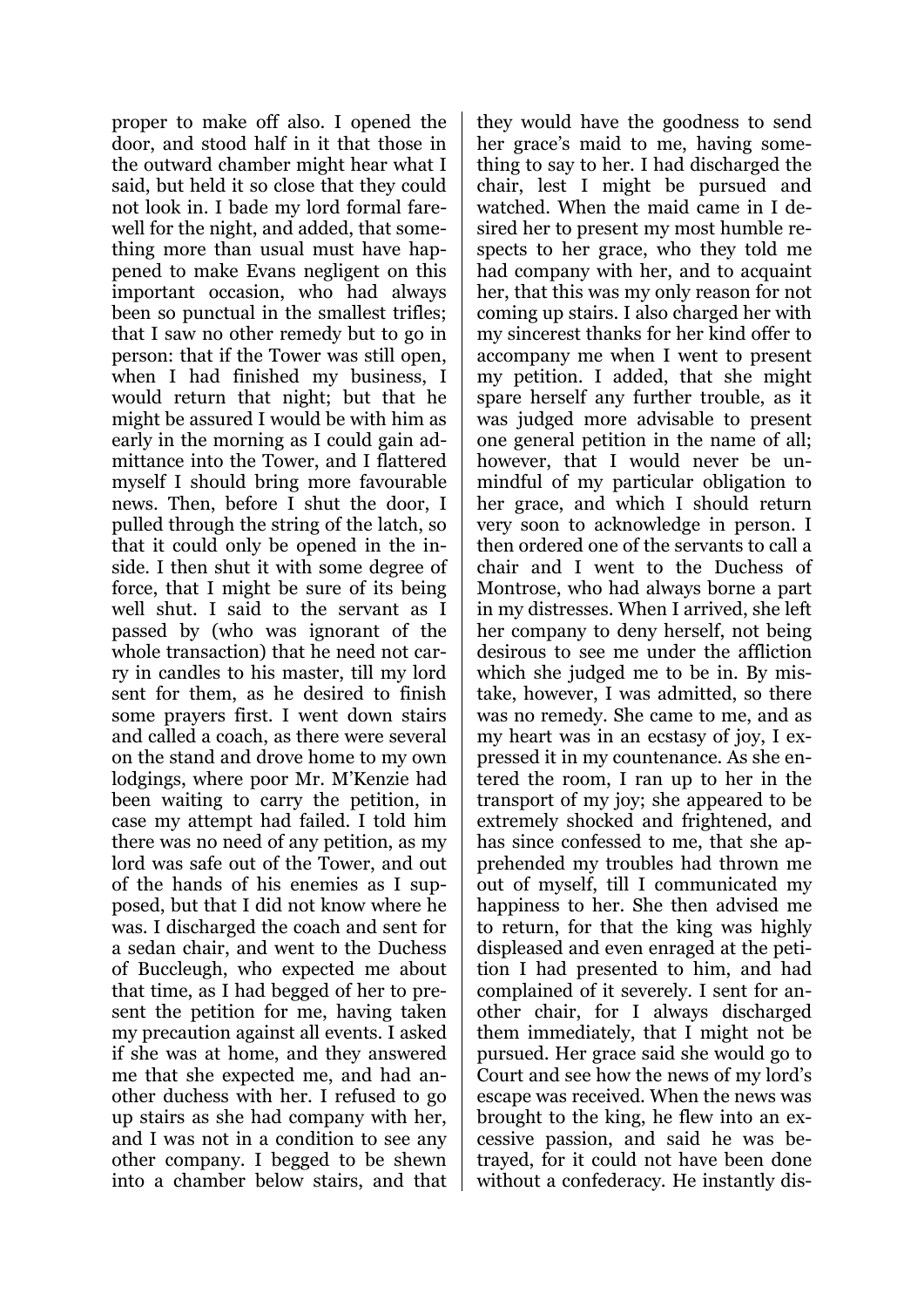patched two persons to the Tower, to see that the other prisoners were well secured, lest they should follow the example. Some threw the blame on me, some upon another. The duchess was the only one at court that knew it. When I left the duchess I went to a house that Evans had found out for me, and where she promised to acquaint me where my lord was. She got thither some few minutes after me, and told me that when she had seen him secure she went in search of Mr. Mills, who by this time had recovered himself from his astonishment, that he had returned to his house where she found him, and that he had removed my lord from the first place where she had desired him to wait, to the house of a poor woman directly opposite the guardhouse. She had but one small room up one pair of stairs, and a very small bed in it. We threw ourselves on the bed, that we might not be heard walking up and down. She left us a bottle of wine and some bread, and Mrs. Mills brought us some more in her pockets the next day. We subsisted on this provision from Thursday till Saturday night, when Mr. Mills came and conducted my lord to the Venetian Ambassador's. We did not communicate the affair to his excellency, but one of his servants concealed him in his own room till Wednesday, on which day the Ambassador's coach and six was to go down to Dover to meet his brother. My lord put on a livery, and went down in the retinue, without the least suspicion, to Dover; where Mr. Michel (which was the name of the Ambassador's servant) hired a small vessel, and immediately set-sail for Calais. The passage was so remarkably short that the Captain threw out this reflection, that the wind could not have served better if his passengers had been flying for their lives, little thinking it to be really the case. Mr. Michel might have easily returned, without suspicion of having been concerned in my lord's escape; but my lord seemed inclined to have him with him, which he did, and he has at present a good place under our young master. This is an exact and as full an account of this affair, and of the persons concerned in it, as I could possibly give you, to the best of memory, and you may rely upon the truth of it. For my part, I absconded to the house of a very honest man in Drury Lane, where I remained till I was assured of my lord's safe arrival on the continent. I then wrote to the Duchess of Buccleugh (every body thought till then that I was gone off with my lord) to tell her I understood I was suspected of having contrived my lord's escape, as was very natural to suppose; that if I could have been happy enough to have done it, I should be flattered to have the merit of it attributed to me, but that a bare suspicion, without proof, would never be a sufficient ground for my being punished for a supposed offence, though it might be a motive sufficient for me to provide a place of security; so I entreated her to procure leave for me to go about my business. So far from granting my request they were resolved to secure me if possible. After several debates, Mr. Solicitor-General, who was an utter stranger to me, had the humanity to say, that since I shewed such respect to Government as not to appear in public, it would be cruel to make any search after me. Upon which it was decided, that no further search should be made if I remained concealed; but that if I appeared either in England or in Scotland, I should be secured. But this was not sufficient for me, unless I could submit to see my son exposed to beggary. My lord sent for me up to town in such haste, that I had not time to settle any thing before I left Scotland. I had in my hands all the family papers, and dared trust them to nobody. My house might have been searched without warning, consequently they were far from being secure there. In this distress I had the precaution to bury them in the ground, and nobody but myself and the gardener knew where they were. I did the same with other things of value. The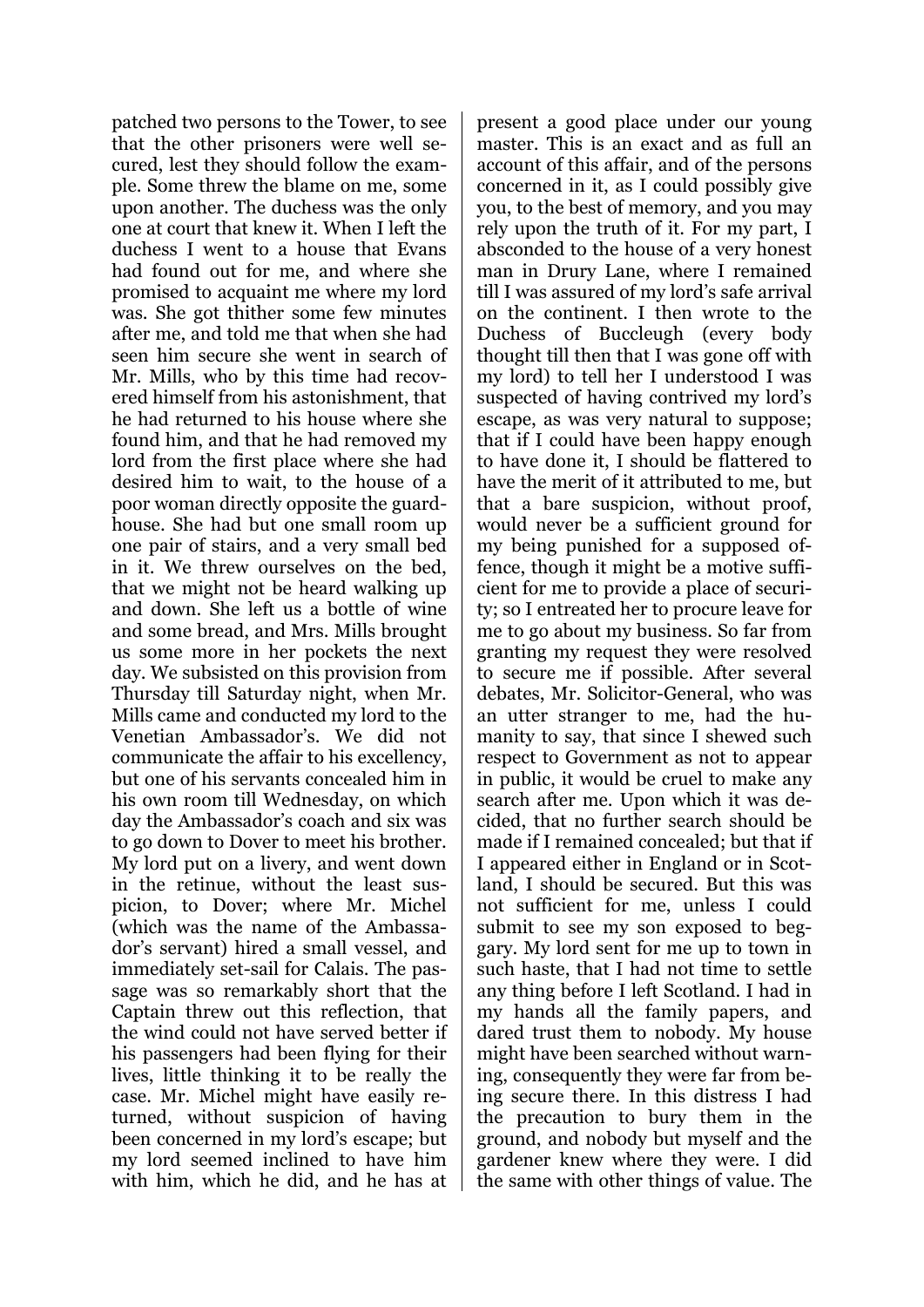event proved that I had acted prudently, for after my departure they searched the house, and God only knows what might have transpired from those papers. All these circumstances rendered my presence absolutely necessary, otherwise they might have been lost, for though they retained the highest preservation after one very severe winter, for when I took them up they were as dry as if they came from the fire-side, yet, they could not possibly have remained so much longer without prejudice. In short, as I had once exposed my life for the safety of the father, I could not do less than hazard it once more for the fortune of the son. I had never travelled on horseback but from York to London, as I told you, but the difficulties did not arise now from the severity of the season, but the fear of being discovered and arrested. To avoid this, I bought three saddle horses, and set off with my dear Evans, and a very trusty servant whom I brought with me out of Scotland. We put up at all the smallest inns on the road that could take in a few horses, and where I thought I was not known, for I was thoroughly known at all the considerable inns on the northern road. Thus I arrived safe at Traquhair, where I thought myself secure, for the Lieutenant of the County being a friend of my lord's, would not permit any search to be made after me without sending me previous notice to abscond. Here I had the assurance to rest myself for two whole days, pretending that I was going to my own house with leave from Government. I sent no notice to my house, that the Magistrates of Dumfries might not make too narrow enquiries about me. So they were ignorant of my arrival in the country till I was at home, where I still feigned to have permission to remain. To carry on the deceit the better, I sent to all my neighbours and invited them to come to my house. I took up my papers at night, and sent them off to Traquhair. It was a particular stroke of providence that I made the dispatch I did, for they

soon suspected me, and by a very favourable accident, one of them was overheard to say to the Magistrates of Dumfries, that the next day they would insist on seeing my leave from Government. This was bruited about, and when I was told of it, I expressed my surprise that they should be so backward in coming to pay their respects; but, said I, "better late than never, be sure to tell them that they shall be welcome whenever they choose to come." This was after dinner, but I lost no time to put every thing in readiness with all possible secrecy; and the next morning before day-break I set off again for London with the same attendants, and as before put up at the smallest inns, and arrived safe once more.

On my arrival, the report was still fresh of my journey into Scotland, in defiance of their prohibition.

A lady informed me, that the king was extramely incensed at the news. That he had issued orders to have me arrested; adding, that I did whatever I pleased in despite of all his designs, and that I had given him more trouble and anxiety than any other woman in Europe. For which reason I kept myself as closely concealed as possible, till the heat of these reports had abated. In the mean while I took the opinion of a very famous lawyer, who was a man of the strictest probity. He advised me to go off as soon as they had ceased searching after me. I followed his advice, and about a fortnight after escaped without any accident whatever. The reason he alleged for his opinion was this, that although in other circumstances, a wife cannot be prosecuted for saving her husband, yet in cases of high-treason, according to the rigour of the law, the head of the wife is responsible for that of the husband; and as the king was so highly incensed there could be no answering for the consequences, and he therefore entreated me to leave the kingdom. The king's resentment was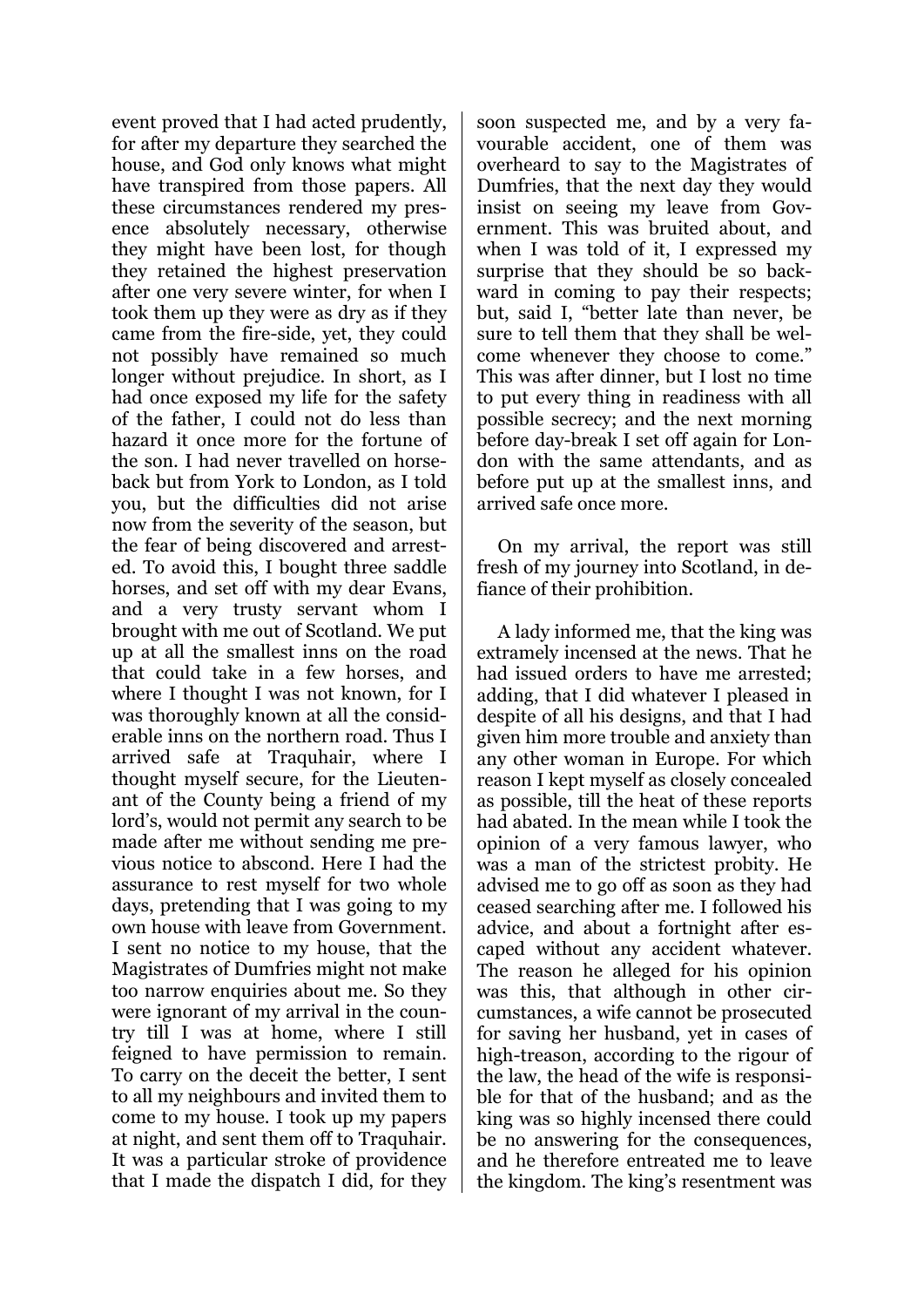greatly increased by the petition which I presented, contrary to his express orders. But my lord was very anxious that a petition might be presented, hoping that it would be at least serviceable to me. I was in my own mind convinced that it would be to no purpose, but as I wished to please my lord, I desired him to have it drawn up, and I undertook to make it come to the king's hand, notwithstanding all the precautions he had taken to avoid it. So the first day that I heard the king was to go to the drawingroom, I dressed myself in black, as if I was in mourning. I sent for Mrs. Morgan (the same who accompanied me to the Tower) because as I did not know his Majesty personally, I might have mistaken some other person for him. She stood by me and told me when he was coming. I had also another lady with me, and we three remained in a room between the king's apartments and the drawing-room: so that he was obliged to go through it, and as there were three windows in it, we sat in the middle one, that I might have time enough to meet him before he could pass. I threw myself at his feet, and told him, in French, that I was the unfortunate Countess of Nithsdale, that he might not pretend to be ignorant of my person. But perceiving that he wanted to go off, without receiving my petition, I caught hold of the skirts of his coat, that he might stop and hear me. He endeavoured to escape out of my hands, but I kept such strong hold that he dragged me from the middle of the room to the door of the drawingroom. At last one of the blue-ribbands, who attended his Majesty, took me round the waist, whilst another wrested the coat out of my hands. The petition, which I had endeavoured to thrust into his pocket, fell down in the scuffle, and I almost fainted through grief and disappointment. One of the gentlemen in waiting took the petition, and as I knew that it ought to have been given to the Lord of the Bedchamber who was then in waiting, I wrote to him, and entreated

him to do me the favour to read the petition which I had had the honour to present to his Majesty.

Fortunately for me it happened to be my Lord Dorset, with whom Mrs. Morgan was very intimate. Accordingly, she went into the drawing-room and presented him a letter, which he received very graciously. He could not read it then, as he was at cards with the Prince, but as soon as the game was over, he read it; and behaved, as I afterwards learnt, with the greatest zeal for my interest, and was seconded by the Duke of Montrose, who had seen me in the antichamber and wanted to speak to me, but I made him a sign not to come near me, lest his acquaintance should thwart my designs. But it became the topic of their conversation the rest of the evening, and the harshness with which I had been treated soon spread abroad, not much to the honour of the King. Many people reflected that they had themselves presented petitions, and that he had never rejected any even from the most indigent objects. But this behaviour to a person of quality was a strong instance of brutality. These reflections which circulated about, raised the king to the highest pitch of hatred and indignation against my person, as he has since allowed; for when the ladies, whose husbands had been concerned in this affair, presented their petitions for dower, mine was presented among the rest, but the king said, I was not entitled to the same privilege, and in fact I was excluded; and it is remarkable, that he would never suffer my name to be mentioned. For these reasons every body judged it prudent for me to leave the kingdom; for so long as this hatred of the king subsisted I could not be safe, and as it was not probable that I could escape falling into his hands, I accordingly went.

This is the full narrative of what you desired, and of all the transactions which passed relative to this affair. No